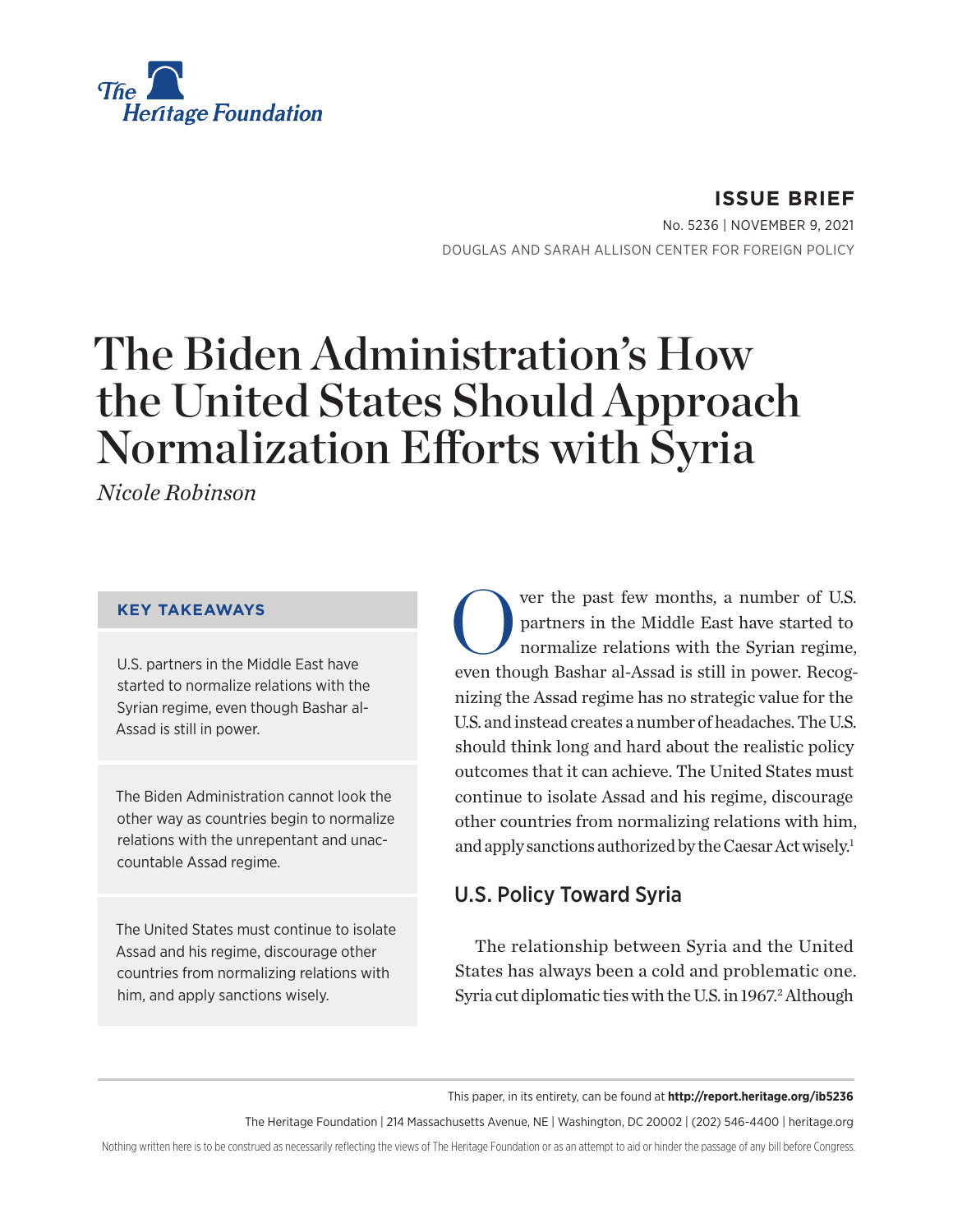<span id="page-1-0"></span>relations were resumed in 1974, the 1970 coup that brought the Assad regime to power only worsened the relationship. The Assad regime's support of terrorism, its alignment with the USSR, its interference in Lebanon, its pursuit and use of chemical weapons, and its continued hostility toward Israel made the country a target for U.S. sanctions. Relations took a turn for the worse again in 2011, when the Syrian regime brutally cracked down on anti-regime protests during the Arab spring. In response, the United States cut diplomatic ties with, and imposed sanctions on, the Syrian regime. As the country slowly spiraled into a civil war, the resulting power vacuum allowed the so-called Islamic State to carve out sanctuaries in Iraq and Syria.

In 2014, the United States formed a broad international coalition to defeat the Islamic State. By early 2019, the territorial "caliphate" was defeated. With the counterterrorism mission complete, the Trump Administration reduced the U.S. military presence from 2,000 to 900 troops to continue to support and advise the Syrian Democratic Forces fighting the Islamic State.

Since the rise of ISIS in 2014, U.S. policy has focused on providing humanitarian aid to conflict-affected areas, mitigating the growth of terrorism, and reaching a political settlement in Syria via its support for United Nations Security Council Resolution 2254.<sup>[3](#page-6-0)</sup> During the early stages of the civil war, the fighting pitted regime forces against opposition groups. However, between 2015 and 2018, the conflict was further complicated by two factors: (1) interventions by Iran, Russia, Turkey, and the United States, and (2) the expansion of ISIS to Syria. The chaotic aftermath gave the Assad regime the opportunity to recapture most of the country in 2019.

Today, Assad is still in power, propped up by Russia and Iran. With a few Arab and European countries starting to reopen diplomatic channels to Damascus, the Biden Administration cannot look the other way as Arab states normalize relations with Assad. U.S. policy options in Syria are limited; however, the U.S. can mitigate the threat of ISIS, influence the approach of allies and partners in Syria, and support humanitarian relief in Syria.

#### The Land of Bad Options

Secretary of State Antony Blinken has stated that the U.S. has no plans to "normalize or upgrade" diplomatic relations with Syria, but the Administration is still conducting a policy review[.4](#page-6-0) Syria is a complex issue with no easy solution. U.S. commentators are generally divided into two camps: those who propose a conditions-based phased normalization, and those who still advocate for complete isolation of the Assad regime.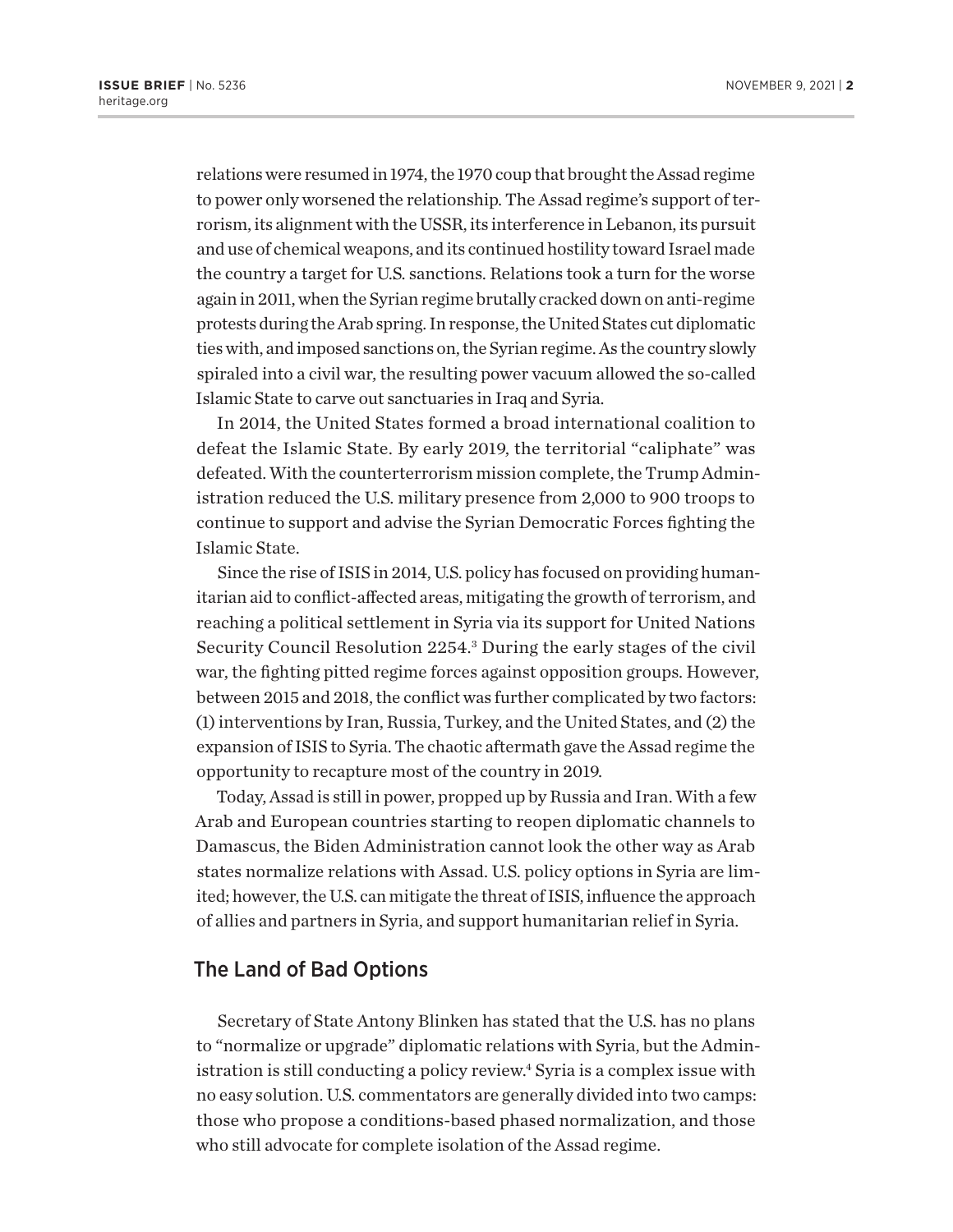<span id="page-2-0"></span>Proponents of normalization believe that the Assad regime acts as a stabilizer, arguing that the United States can leverage diplomatic incentives, reconstruction assistance, and sanctions relief to advance a number of U.S. policy goals. In the short term, they argue, the U.S. can encourage a cease-fire in Idlib and a removal of chemical weapons. Long term, proponents believe that the U.S. can support negotiations for the safe return of Syrian refugees, support political reform, and contain the power of rivals, such as Russia and Iran.<sup>5</sup> These idealistic goals rest on a number of false assumptions. The reality is that:

- **Stability under Assad is far from guaranteed.** Although Assad has regained nominal control over most of the country, his control is tenuous. Stability in former rebel-held areas that the Assad regime now controls is already showing signs of weakness. Clashes this past summer in Daraa prove that Assad is not a reliable guarantor of stability in the long term[.6](#page-6-0)
- <sup>l</sup> **Assad is not a reliable "broker" for the international community.** Even after years of crushing sanctions and political isolation, Assad continued to conduct chemical attacks and break multiple de-escalation agreements. The Assad regime's de facto control over Syria means that there is little incentive for him to make political concessions to the opposition or to provide for the safe return of refugees.
- **Russia and Iran will always wield more influence in Damascus than the U.S., as long as the Assad regime survives.** Russia and Iran have always been, and will continue to be, influential in Syria. Russia has been a long-term partner of the Assad family in Syria. Throughout Syria's nation-building process, the Soviet Union provided political support, economic aid, military aid, and cultural exchanges to establish Syria's education system.[7](#page-6-0) Russia will never part with the Assad regime if it means that it loses access to the Syrian ports of Tartus and Latakia and the Khmeimim Air Base in Latakia, leaving Syria securely in Russia's sphere of influence.<sup>8</sup> Iran capitalized on the Syrian civil war to spread its influence by deploying Revolutionary Guards to train and support local defense forces and Shia militias and integrating them into the Syrian Armed Forces. These military and security links are further strengthened by Iran's ties to Syrian businessmen, Islamic charities, and educational outreach programs. Iran will remain a central actor as long as Assad rules, regardless of U.S. involvement in Syria.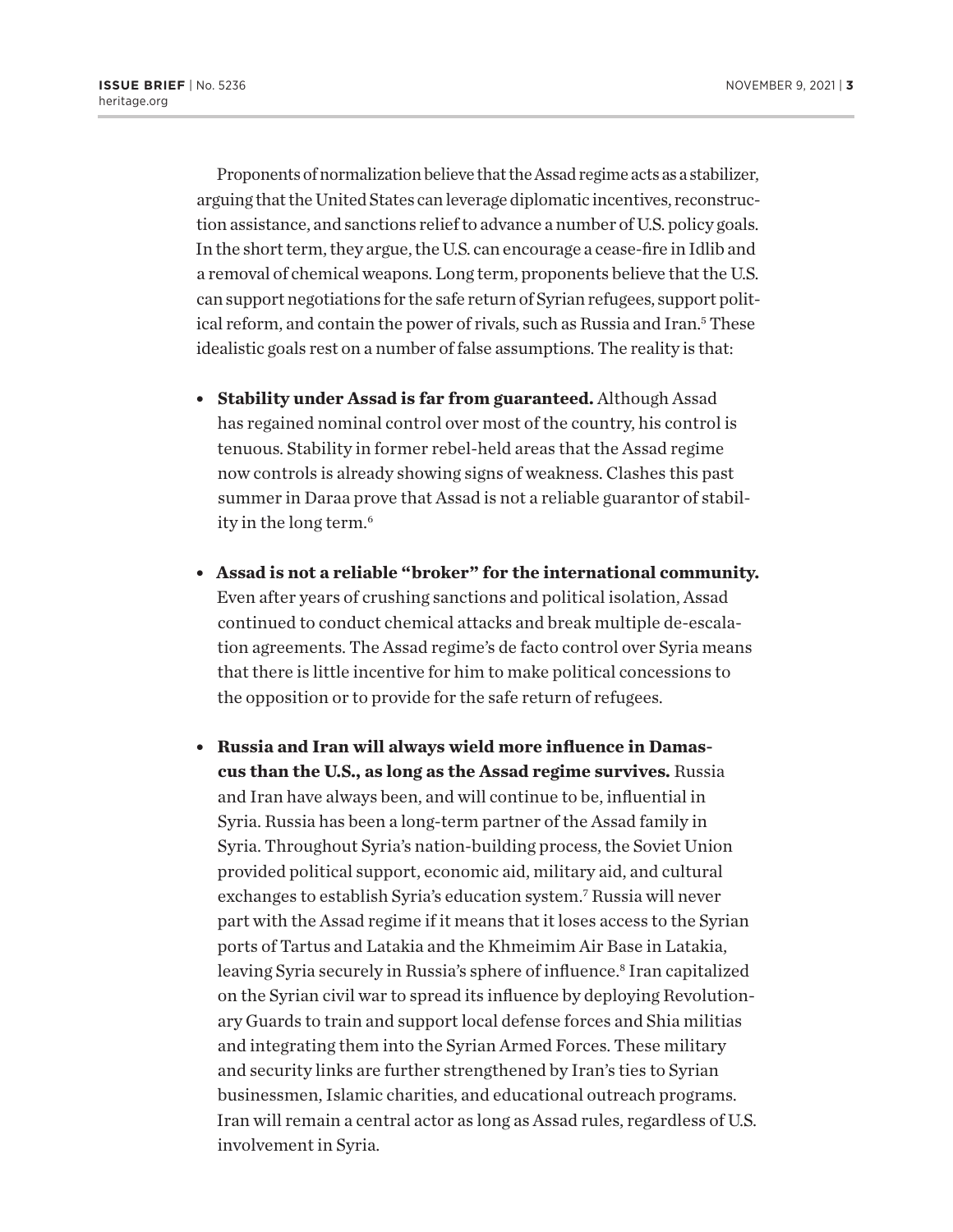### <span id="page-3-0"></span>Regional Normalization Efforts

Throughout the Syrian civil war, 21 countries maintained their diplomatic relationship with Syria, 10 countries cut ties with Syria, and the rest severely downgraded the diplomatic relationship.<sup>9</sup> The goal of the United States should be to ensure that as few countries as possible recognize the Syrian regime. Last month, Jordan's King Abdullah received a phone call from Assad while trade ministers from the United Arab Emirates (UAE) and Syria met to discuss economic ties.[10](#page-6-0) During the U.N. General Assembly two months ago, Egypt's and Syria's foreign ministers met on the sidelines to discuss "Syria's position in the Arab World.["11](#page-6-0) However, Saudi Arabia and Qatar have stated that they will not re-engage with the Syrian regime at this time.[12](#page-6-0) These different approaches suggest that countries in the region are divided on what to do about Syria, which has been largely isolated from the region since 2012.

The European Union maintains lower-level diplomatic contacts with Syria. However, there are a few individual EU member countries who have a diplomatic presence in Damascus. Bulgaria and the Czech Republic have maintained diplomatic presences in Syria since 2012, while Cyprus, Greece, and Hungary are in the process of reopening their embassies in Damascus[.13](#page-6-0) Other European nations may soon follow suit.

### Recommendations for the U.S.

The Biden Administration began reviewing U.S. policies across the Middle East in January, including its policy on Syria[.14](#page-6-0) The U.S. must be pragmatic about what it can achieve, and the Biden Administration should:

- **Continue to isolate Assad and his regime.** Re-establishing diplomatic ties with Syria would signal to other rogue regimes that gross human rights violations will go unpunished, emboldening the Assad regime to commit future atrocities and setting a dangerous precedent. It would also feed into China and Russia's criticism of "U.S. hypocrisy" on human rights.
- **Encourage Arab nations who feel the need to normalize to do so at the lowest diplomatic level possible.** Privately, the U.S. should encourage partners who want to reopen diplomatic channels to restrict engagement to the lowest diplomatic level.<sup>[15](#page-6-0)</sup> Arab states can engage the regime through a third party, such as Bahrain, Egypt,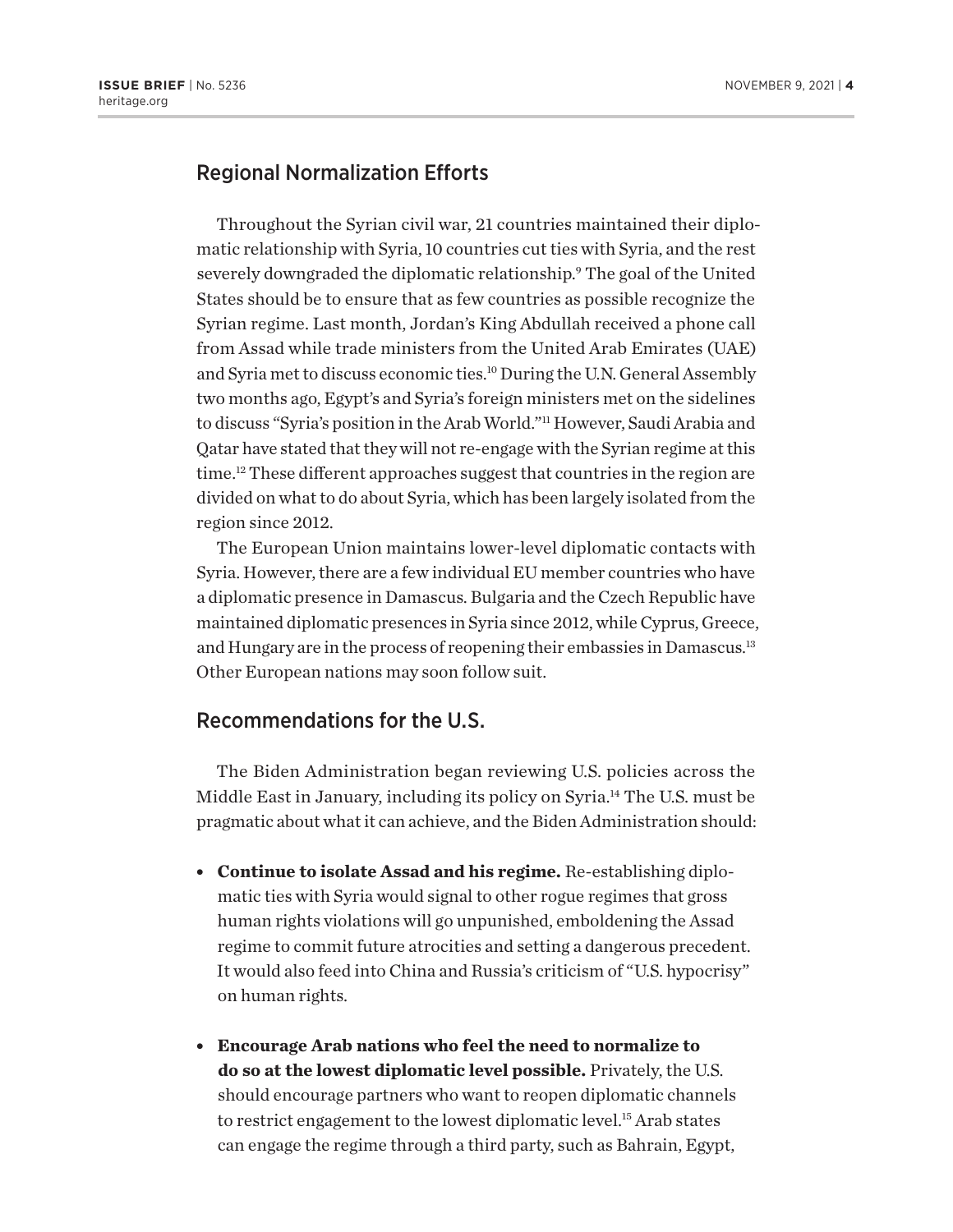<span id="page-4-0"></span>Kuwait, Oman, or the UAE, which has either reopened or maintained an embassy in Damascus. However, the U.S. should caution Arab partners about readmitting Syria into the Arab League and other regional organizations. Readmission and direct engagement would further legitimize the Assad regime, which has made no efforts to change its behavior.

- **Weigh other geopolitical interests before pushing back against countries that normalize relations with Syria.** The U.S. should be careful how it responds publicly to countries in the region that have been critical partners. For example, while Bahrain and the UAE have open diplomatic channels with the Assad regime, they are key signatories to the Abraham Accords and are important partners for deterring Iran. The U.S. should not jeopardize its bilateral relationship with these countries over Syria.
- <sup>l</sup> **Encourage European allies who are tempted to normalize to work through existing third-party frameworks.** Greece and Cyprus have taken steps to normalize, and many European allies have hinted that they are open to adopting a new policy. The Czech Republic currently acts as the protecting power for U.S. and European interests in Syria. Europe should work through this existing framework when necessary to avoid direct engagement with the Assad regime.
- <sup>l</sup> **Use the Caesar Act wisely.** Under the Caesar Syrian Civilian Protection Act of 2019, the President can sanction the regime, Syrian businessmen connected to the regime, and non-U.S. persons and entities who do business with the Syrian government in an effort to create accountability for crimes by the Syrian government and its allies Russia and Iran against the Syrian people. These sanctions target economic ties, which is likely the second step after diplomatic normalization. However, President Joe Biden can issue waivers to persons or entities if he "certifies to the appropriate congressional committees that such a waiver is in the national security interests of the United States."<sup>[16](#page-6-0)</sup>

Ideally, the Biden Administration should continue to target the regime and its network for economic ties, but avoid imposing sanctions on its Arab partners who are looking to reopen trade networks. If the Administration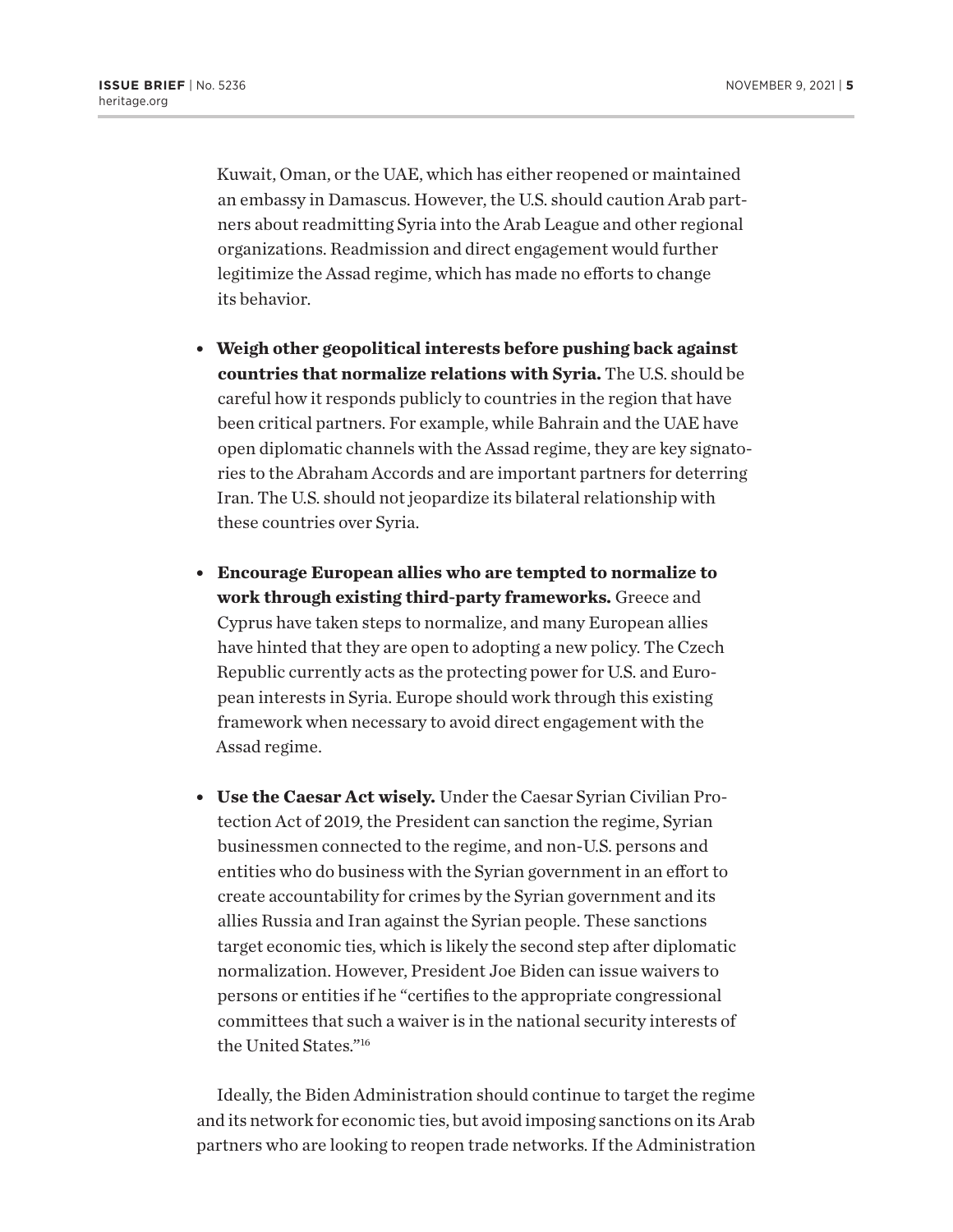does decide to impose sanctions for economic ties, President Biden should consider waivers for Iraq, Jordan, and Lebanon. Syria historically was a major transit route for imports and exports. The disruption of trade in addition to the refugee burden has put immense pressure on the economies of each of these countries. Economic instability threatens political stability of these countries, something that is not in the interest of U.S. national security.

## The Biden Administration Should Not Ignore Syria

Syria is not a foreign policy priority for the Biden Administration. Looking the other way will leave regional allies to implement policies as they see fit. U.S. policymakers must make clear to allies and partners what Washington will and will not accept. Assad's brutality has demonstrated to the world that he will go to any lengths to stay in power, but that does not mean the world should accept him as a legitimate state actor.

The United States must be realistic about what it can achieve. Sanctions relief and humanitarian assistance are unlikely to change the behavior of the Assad regime, but the U.S. can at least influence Arab partners and European allies to limit their diplomatic engagement. Syria's agonizing crisis is a complex problem that lacks a clear solution, but allowing the Assad regime to reclaim its legitimacy without accounting for its war crimes and human rights violations would only make matters worse. The U.S. should not ignore the situation and should be clear-eyed about its approach to advance U.S. priorities.

Nicole Robinson is Research Associate for the Middle East in the Douglas and Sarah Allison Center for Foreign Policy, of the Kathryn and Shelby Cullum Davis Institute for National Security and Foreign Policy, at The Heritage Foundation.